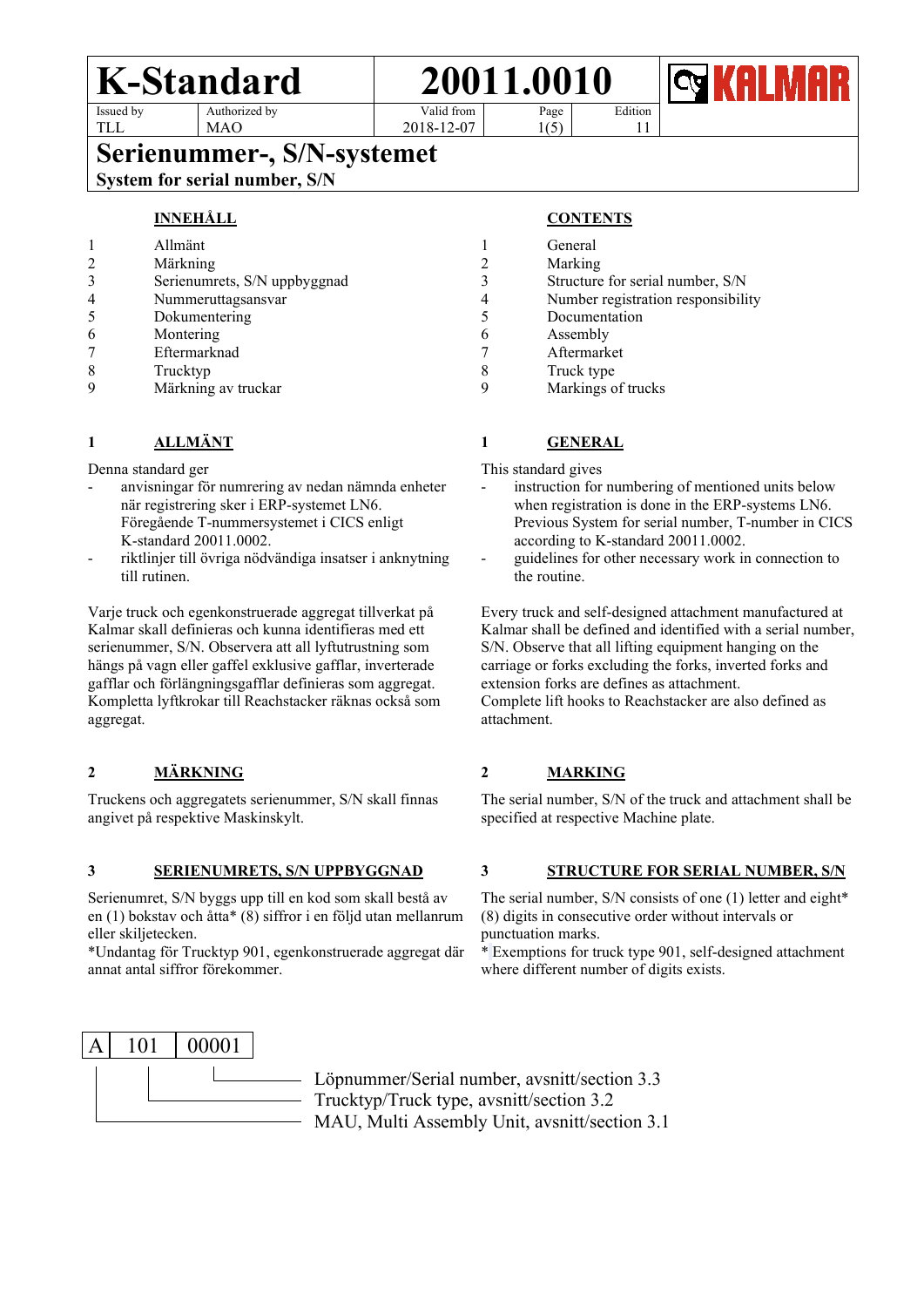# **K-Standard 20011.0010**

Issued by TLL

Authorized by MAO

Valid from 2018-12-07

Edition

Page 2(5)

# **Serienummer-, S/N-systemet**<br>System for serial number, S/N

### **3.1 MAU, MULTI ASSEMBLY UNIT**

MAU bildas av en (1) bokstav med följande betydelse:

- A MAU Lidhult (Sweden)
- B MAU Stargard (Poland)
- C MAU Bangalore (India)
- F MAU Ottawa (US) Kansas
- H MAU Shanghai (China)<br>S MAU Cibolo (US) Texas
- MAU Cibolo (US) Texas
- X External Assembly Unit

# **3.2 TRUCKTYP**

Trucktyp bildas av tre (3) siffror varav första (1) siffran har följande betydelse:

- 1 Product Line RST (Reachstackers)
- 2 Product Line FLT Heavy<br>3 Product Line ECH (Empt
- 3 Product Line ECH (Empty Container Handler)
- 4 Product Line FLT Medium inkl. Empty
- 5 Product Line FLT Light Diesel och Gasol
- 6 Product Line FLT Light El
- 7 Product Line LOG (Logstacker)
- 8 Tillbehör
- 9 Aggregat

Andra (2) och tredje (3) siffran är tilläggskod som tas ut enligt löpnummerprincipen.

Aktuell förteckning över de olika trucktyperna specificeras i avsnitt 8.

# **3.3 LÖPNUMMER**

Löpnummer bildas av fem\* (5) siffror och genereras enligt löpnummerprincipen i LN6.

\*Undantag för Trucktyp 901, egenkonstruerade aggregat där annat antal siffror för löpnummer förekommer.

Löpnummer för egenkonstruerade aggregat =

tillverkarens/leverantörens serie nr (S/N)

# **4 NUMMERUTTAGSANSVAR**

#### **4.1 TRUCKTYP**

Product Safety/Standard ansvarar för trucktyperna. Aktuell förteckning över de olika trucktyperna specificeras i avsnitt 8.

Då en trucktyp som inte finns med i avsnitt 8 skall tillverkas

informerar projektledare eller Chief Engineer eller Product Business management, Product Safety/Standard den nya produkttypen och aktuell MAU

### **3.1 MAU, MULTI ASSEMBLY UNIT**

11

MAU is formed with one (1) letter with following meaning:

- A MAU Lidhult (Sweden)
- B MAU Stargard (Poland)
- C MAU Bangalore (India)
- F MAU Ottawa (US) Kansas
- H MAU Shanghai (China)<br>S MAU Cibolo (US) Texas
- S<br>
X MAU Cibolo (US) Texas<br>
X External Assembly Unit
- External Assembly Unit

## **3.2 TRUCK TYPE**

Truck type is formed with three (3) digits of which the first (1) digit has following meaning:

- 1 Product Line RST (Reachstackers)
- 2 Product Line FLT Heavy<br>3 Product Line ECH (Empt
- 3 Product Line ECH (Empty Container Handler)
- 4 Product Line FLT Medium incl. Empty
- 5 Product Line FLT Light Diesel and LPG
- 6 Product Line FLT Light El
- 7 Product Line LOG (Logstacker)
- 8 Accessories
- 9 Attachment

Second (2) and third (3) digit is additional code which is used according to serial number principle. Current list over the different truck types are specified in section 8.

#### **3.3 SERIAL NUMBER**

Serial number is formed with five\* (5) digits and is generated according to the serial number principal in LN6. \* Exemptions for Truck type 901, self-designed attachment where different number for the serial number of digits exists.

Serial number for self- designed attachment = manufacturers/suppliers serial no (S/N)

# **4 NUMBER REGISTRATION RESPONSIBILITY**

#### **4.1 TRUCK TYPE**

Product Safety/Standard is responsible for the truck types. The Current list of the different truck types is specified in section 8.

When a truck type shall be manufactured and is not listed in section 8

- inform the project leader or Chief engineer or Product Business management,
	- Product Safety/Standard about the new product type and current MAU

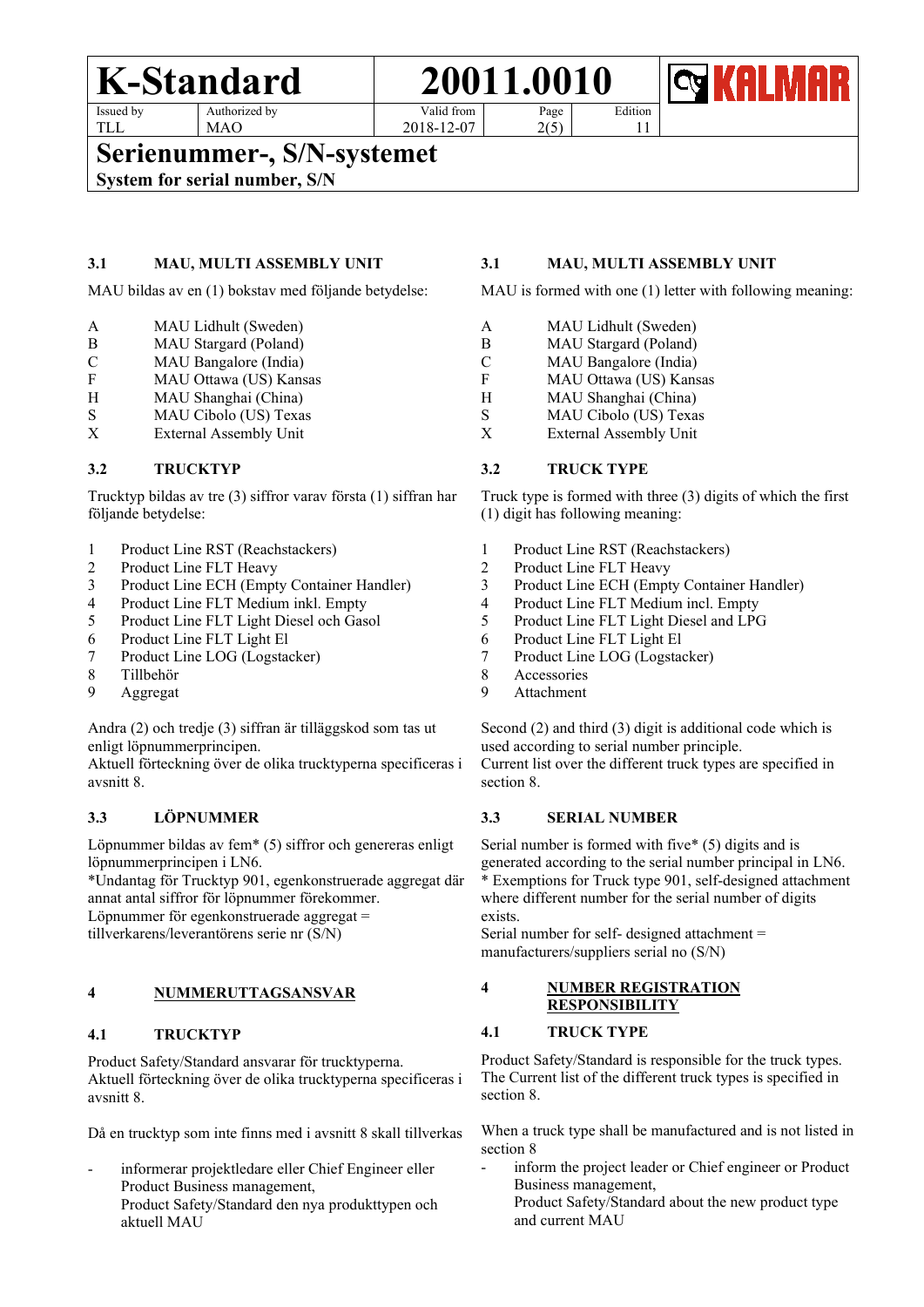MAO

TLL

Valid from

2018-12-07

Page 3(5) Edition 11



# **Serienummer-, S/N-systemet** Systemet System for serial number, S/N

- registrerar Product Safety/Standard ny trucktyp och meddelar LCA (Local Change Administrator) på aktuell MAU
- LCA på aktuell MAU registrerar den nya nummerserien

# **4.2 LÖPNUMMER**

Löpnumret för truckar genereras automatiskt i LN6 vid produktionsstart.

Löpnumret för egenkonstruerade aggregat registreras i kontrollprotokollet av ansvarig testare vid leverans.

# **5 DOKUMENTERING**

## **5.1 SERIAL END ITEM**

Serienummer, S/N för till trucken hörande externa aggregat skall registreras i LN6 – "Serial End Item". Detta skall göras av ansvarig testare vid slutkontrollen.

Serienummer, S/N för egenkonstruerade aggregat (Trucktyp 901) skall registreras i kontrollprotokollet. Detta skall göras av ansvarig testare vid slutkontrollen.

#### **5.2 PLACERING AV SERIENUMMER, S/N**

Serienummer, S/N för Trucken ska anges på Maskinskylt vilken placeras enligt figur för respektive Trucktyp. (Se avsnitt 9).

#### **5.3 MÄRKNING AV KOMPONENTER MED SPÅRBARHETSKRAV**

Serienummer för komponenter med spårbarhetskrav ska anges på Komponentskylt enligt K-standard 29470.0001.

Förteckning över komponenter med spårbarhetskrav, se K-standard 20011.0007.

#### **6 MONTERING**

Kontroll av serienummer, S/N görs löpande under monteringsprocessen.

#### **7 EFTERMARKNAD**

Vid reservdelsbeställningar av serienumrerade, S/N aggregat skall eftermarknaden säkerställa att rätt nummer meddelas Leverantör.

- The Product Safety/Standard registers the new truck type and inform LCA (Local Change Administrator) at the current MAU
- LCA at the current MAU registers the new number series

#### **4.2 SERIAL NUMBER**

The Serial numbers for trucks are generated automatically in LN6 at start of production.

The Serial numbers for self-designed attachment is recorded in the check protocol by responsible test officer at delivery.

# **5 DOCUMENTATION**

## **5.1 SERIAL END ITEM**

Serial number, S/N to the truck belonging external attachment shall be registered in LN6 – "Serial End Item". This shall be done by responsible test officer at the final check.

Serial number, S/N to the self- designed attachment (Trucktype 901) shall be registered in the check protocol. This shall be done by responsible test officer at the final check.

#### **5.2 PLACEMENT OF SERIAL NUMBER, S/N**

Serial number, S/N for the Truck shall be noted on the Machine plate which is placed according to figure for respective Truck type. (See section 9).

#### **5.3 MARKING OF COMPONENTS WITH TRACEABILITY REQUIREMENTS**

Serial number for components with traceability requirement shall be noted on Component signs according to K-standard 29470.0001

List of components with traceability requirement, see K-standard 20011.0007.

# **6 ASSEMBLY**

Control of serial number, S/N is continuously conducted in the assembly process.

# **7 AFTERMARKET**

Aftermarket shall ensure that the correct number is reported to Supplier, when spare part orders are placed for serial numbered, S/N attachment.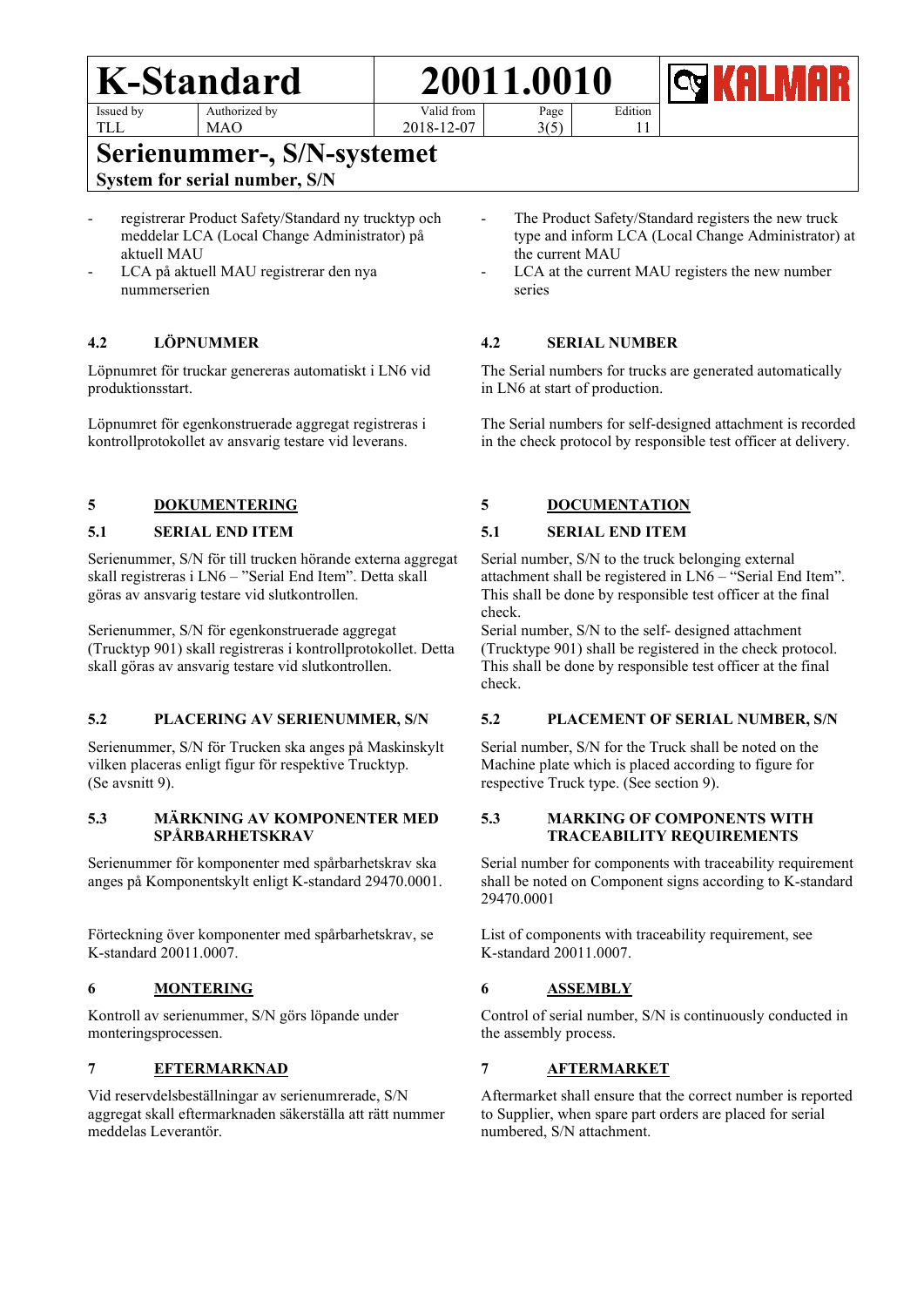TLL



 $4(5)$ 

2018-12-07

Edition 11

Serienummer-, S/N-systemet<br>System for serial number, S/N

MAO

#### **8 TRUCKTYP/TRUCK TYP**

| 101 | <b>DRF</b> 100                        | 501 | DCE 60 - 90L         | Inkl. /Incl. LB |
|-----|---------------------------------------|-----|----------------------|-----------------|
| 102 | <b>DRF 420/450L</b><br>$L = Lean$     | 502 | DCE 50 - 90HM        |                 |
| 103 | <b>DRT 450</b>                        | 503 | <b>DCE 60 - 90HE</b> |                 |
| 111 | <b>Undantag se Product Line ECH</b>   | 504 | GCE 50 - 90L         |                 |
|     | <b>Exception see Product Line ECH</b> | 505 | $DCF60-90L$          |                 |
| 113 | DRF 400 - 450                         | 506 | $DCF$ 50 – 90H       |                 |
| 114 | DRG $400 - 450$                       | 507 | $DCG_60 - 90L$       |                 |
| 115 | <b>DRG</b> 100-120                    | 508 | $DCG$ 50 – 90H       |                 |
| 116 | <b>DRU 450</b>                        |     |                      |                 |
| 117 | DRG 570-1300-Z<br>$Z =$ Lifting hook  |     |                      |                 |

#### **PRODUCT LINE FLT HEAVY INKL. /INCL. LCH PRODUCT LINE FLT LIGHT EL/ELECTRIC**

| 201 | $DCD 200 - 250$           | $(DCD280-520)$          | 601 | ECE 50 - 90L        | Inkl. $/$ Incl. $C$ |
|-----|---------------------------|-------------------------|-----|---------------------|---------------------|
| 202 | <b>DCE 280 - 330 RoRo</b> |                         | 602 | ECF 50 - 90L        | Inkl. /Incl. C      |
| 203 | $DCF 280 - 330$           | $(DCE 300 - 330)$       | 603 | <b>ECG 50 - 90L</b> | Inkl. /Incl. DCG70C |
| 204 | <b>DCF 370 - 520</b>      |                         |     |                     |                     |
| 205 | <b>DCF 360 -410GS</b>     | $GS = G$ antry Topplyft |     |                     |                     |
| 206 | DCF 180 - 250             |                         |     |                     |                     |
| 207 | DCG 180-330               |                         |     |                     |                     |
| 208 | DCG 600-720               |                         |     |                     |                     |
| 209 | DCG380-540                |                         |     |                     |                     |
| 210 | $DCG$ 330-410 $GSx/v$     |                         |     |                     |                     |

#### **PRODUCT LINE ECH (EMTY CONTAINER HANDLER)**

| 111 | DCE $80/90/100$ -       |  |
|-----|-------------------------|--|
|     | 45Ex                    |  |
| 301 | DCF $80/90/100$ -       |  |
|     | 45Ex                    |  |
| 302 | <b>DCF 70-40ES</b>      |  |
| 303 | <b>DCT 80 / 90-40ES</b> |  |
| 304 | DCG 80/90/100           |  |
|     | -45ES / ED              |  |
| 305 | DCU 80 / 90 / 100       |  |
|     | -45ES / ED              |  |

#### **PRODUCT LINE FLT MEDIUM INKL. /INCL. EMPTY**

| 406 | ECG 90 - 180     |                                               | 703        | DLF 3026                    |
|-----|------------------|-----------------------------------------------|------------|-----------------------------|
| 405 | $DCG$ 100 – 180T | $T = Lean$<br>Inkl. / Incl. $DCG70-35ExT$     | 701<br>702 | RTD 1623<br><b>RTD 3026</b> |
| 404 | DCG 90 - 180     | Inkl. /Incl. DCG 70-32ES /<br>$-35ES$         |            | <b>PRODUCT LINE LO</b>      |
| 403 | GCE 90 - 180     | Inkl. /Incl. GCE 70-32E3 /<br>$-35E4/ -40E5$  |            |                             |
| 402 | DCE 90 - 180     | Inkl. /Incl. DCE 70-32E3 /<br>$-35E4$         |            |                             |
| 401 | $DCD90 - 180$    | Inkl. /Incl. DCD 70-32E3 /<br>$-35E4 / -40E5$ |            |                             |

#### **PRODUCT LINE RST (REACHSTACKERS) PRODUCT LINE FLT LIGHT DIESEL, GASOL/LPG**

| 501 | DCE 60 - 90L         | Inkl. /Incl. LB |
|-----|----------------------|-----------------|
| 502 | <b>DCE 50 - 90HM</b> |                 |
| 503 | <b>DCE 60 - 90HE</b> |                 |
| 504 | GCE 50 - 90L         |                 |
| 505 | <b>DCF 60 - 90L</b>  |                 |
| 506 | $DCF$ 50 – 90H       |                 |
| 507 | $DCG_60 - 90L$       |                 |
| 508 | <b>DCG 50 - 90H</b>  |                 |

| 601 | ECE 50 - 90L        | Inkl. /Incl. $C$    |
|-----|---------------------|---------------------|
| 602 | ECF 50 - 90L        | Inkl. /Incl. $C$    |
| 603 | <b>ECG 50 - 90L</b> | Inkl. /Incl. DCG70C |

#### **PRODUCT LINE LOG (Logstackers)**

| 701 | RTD 1623 |
|-----|----------|
| 702 | RTD 3026 |
| 703 | DLF 3026 |
| 704 | DLF 1623 |
| 705 | DLG 1623 |
|     |          |

#### **TILLBEHÖR/ACCESSORIES**

| 801 | DTS | <b>Driver Training</b> |
|-----|-----|------------------------|
|     |     | <b>Simulator</b>       |

#### **AGGREGAT/ATTACMENT**

| 901 | Aggregat/  | Egenkonstruerade/ |
|-----|------------|-------------------|
|     | Attachment | Self-designed     |